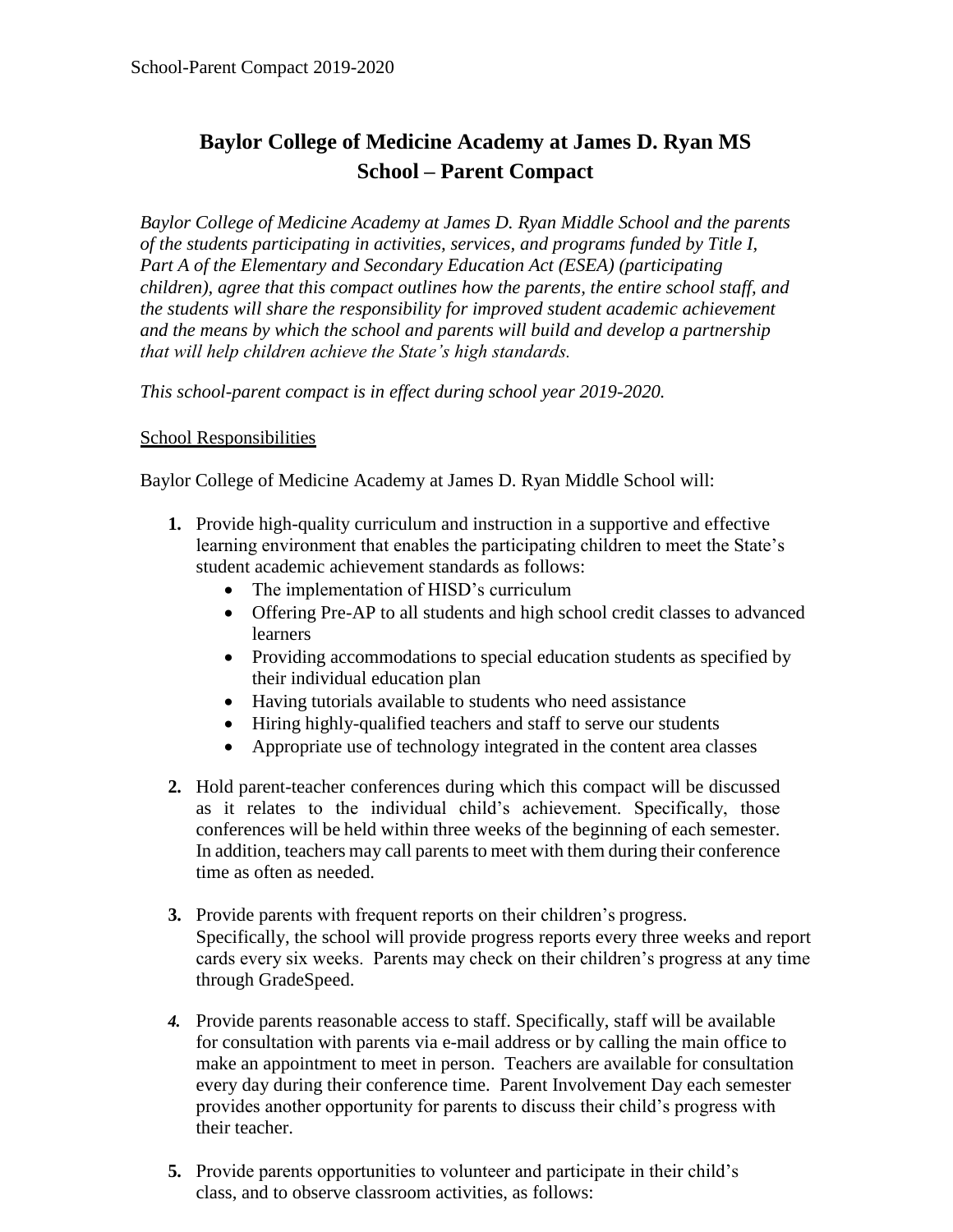- Accompanying their children's class on field trips as chaperones
- Becoming a member of the BCMAR PTO
- Signing up to be a VIP in the main office or via the district website
- Calling or emailing their children's teachers to request a date to visit the class. Once they have a date, parents may obtain a pass in the main office by presenting their photo ID and go on to attend their child's class.

## Parent Responsibilities

We, as parents, will support our children's learning in the following ways:

- *Monitoring attendance.*
- *Making sure that homework is completed and providing a quiet place for our children to work.*
- *Monitoring the amount of television our children watch and computer use for leisure*.
- *Volunteering in our children's classroom or at the school*.
- *Participating, as appropriate, in decisions relating to our children's education.*
- *Promoting positive use of our children's extracurricular time.*
- *Staying informed about our children's education and communication with the school by promptly reading all notices from the school or the school district either received by our children or by mail; and responding as appropriate.*
- *Serving on policy advisory groups such as being the Title I, Part A parent representative on the School Improvement Team, the Title I Policy Advisory Committee, the State's Committee of Practitioners, the School Support Team, or other school advisory or policy groups.*

## Student Responsibilities

We, as students, will share the responsibility to improve our academic achievement and achieve the State's high standards. Specifically, we will:

- *Do our homework every day and ask for help when we need it*
- *Attend assigned tutorials.*
- *Read at least 30 minutes every day outside of school time.*
- *Give to our parents or the adult who is responsible for our welfare all notices and information received by us from our school every day.*
- *Always take tests and benchmarks seriously and do our best*

Baylor College of Medicine Academy at James D. Ryan MS will:

- 1. Involve parents in the planning, review, and improvement of the school's parental involvement policy, in an organized, ongoing, and timely way.
- 2. Hold an annual meeting to inform parents of the school's participation in Title I, Part A programs, and to explain the Title I, Part A requirements, and the right of parents to be involved in Title I, Part A programs. The school will convene the meeting at a convenient time to parents; and will offer a flexible number of additional parental involvement meetings, such as in the morning or evening, so that as many parents as possible are able to attend. The school will invite to this meeting all parents of children participating in Title I, Part A programs (participating students), and will encourage them to attend.